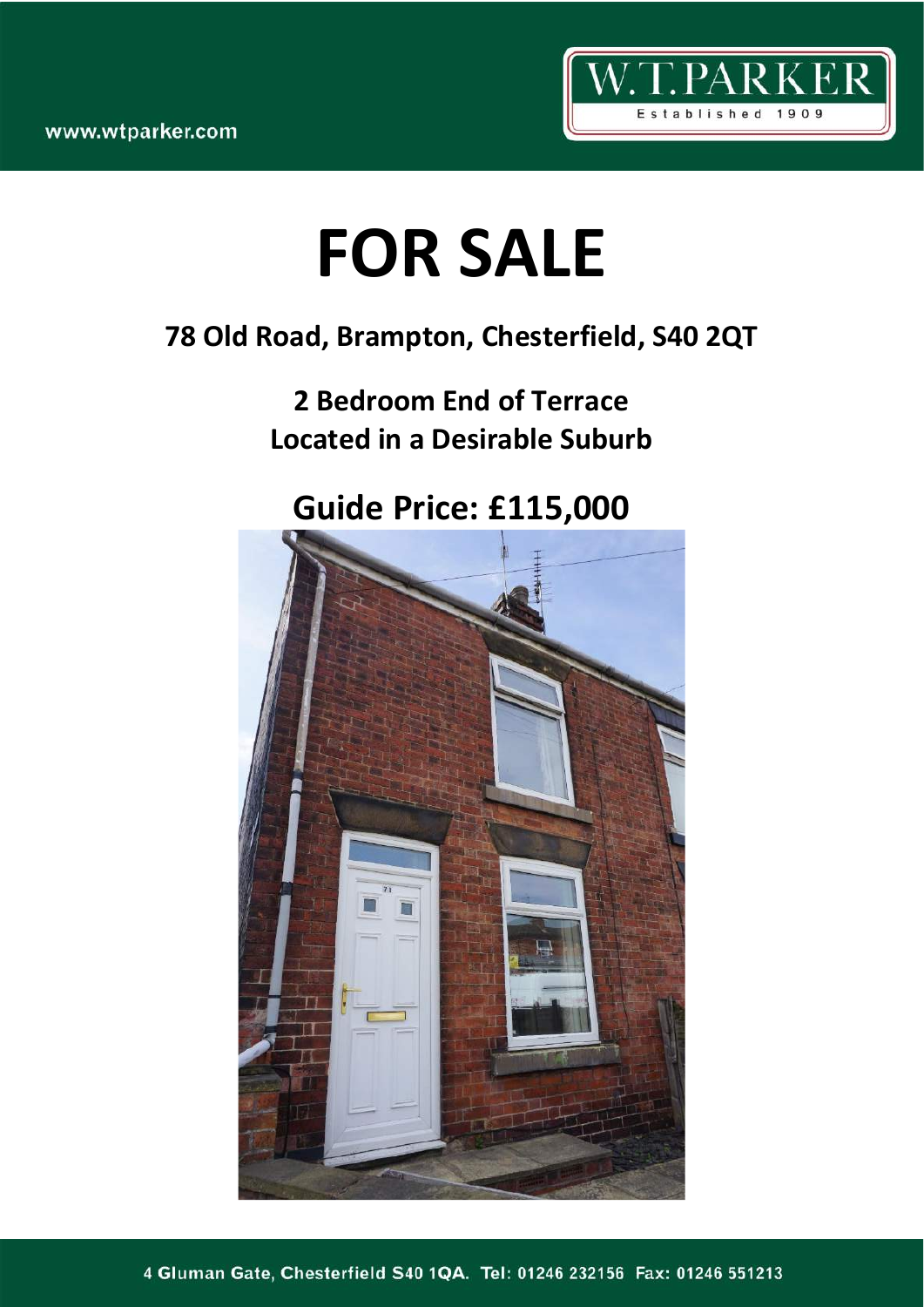#### **Key Features**

- Scope for full refurbishment and development (subject to planning)
- Good sized rear garden
- No upward chain
- Walking distance from Chesterfield town centre and local amenities

#### **Description**

Located in the popular suburb of Brampton, this is a two-bedroom, end of terrace in need of refurbishment. The ground floor comprises of a lounge, kitchen and dining area with stairs leading down to a basement. The first floor has two bedrooms and bathroom. The bathroom has a WC, pedestal sink and bath with electric shower. There is also an airing cupboard with hot water cylinder. To the rear of the property, there is a good-sized garden.

The property offers ample opportunity to convert the basement (subject to foundation depth and building regulations) or a potential attic conversion (subject to planning and building regulations). It would be most suited to first time buyers, DIY enthusiasts, builders, or investors.

The property has been re-roofed and has partly double-glazed uPVC windows and uPVC front and rear doors. It also has Gas central heating,

The suburb of Brampton offers plenty of local amenities, including schools, transport links (on the route of the 170 bus which connects Chesterfield and Bakewell) and is within close walking distance to Chatsworth Road and the town centre.

**Accommodation** (approximate dimensions):

- Living Room  $-3.69$ m x 3.67m
- Dining Kitchen 3.67m x 3.93m
- Stairs down to the basement 3.67m x 3.72m
- Double Bedroom 3.67m x 3.65m
- Bedroom two  $-2.73 \times 2.15$ m
- Bathroom 3.64m x 1.67m

| <b>Council Tax Band EPC Rating Tenure:</b> |          |
|--------------------------------------------|----------|
| A                                          | Freehold |

**Viewing** Viewing strictly through the Agents.

#### **Services**

Mains- Gas, Electric, Water, Drainage Telephone line

#### **Tenure and Method of Sale**

The property is being sold freehold with vacant possession.

#### **Rights of Way, Wayleaves and Easements**

The Property is sold subject to, and with the benefit of all rights of way whether public or private, water, drainage, watercourses, light, wayleaves, and other easements, quasi or reputed easements and rights of adjoining owners (if any) affecting the same and all matters registerable by any competent authority pursuant to statute.



*Kitchen/ Dining Area Living Room*